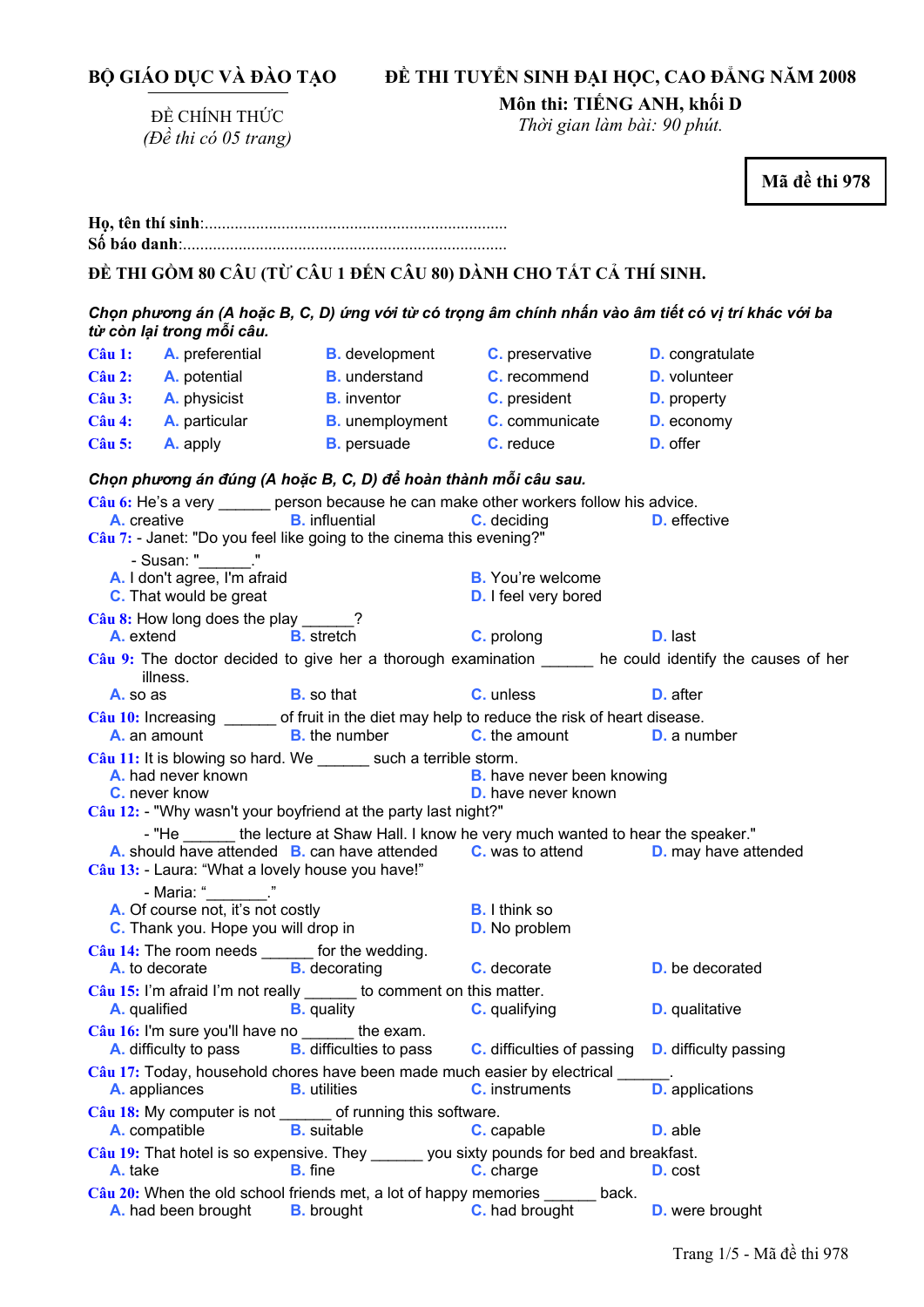| Câu 21: The referee                                                                                | the coin to decide which team would kick the ball first. |                                                       |                          |  |  |
|----------------------------------------------------------------------------------------------------|----------------------------------------------------------|-------------------------------------------------------|--------------------------|--|--|
| A. caught                                                                                          | <b>B.</b> cast                                           | <b>C.</b> threw                                       | <b>D.</b> tossed         |  |  |
| Câu 22: I accidentally                                                                             |                                                          | Mike when I was crossing a street downtown yesterday. |                          |  |  |
| A. caught sight of                                                                                 | <b>B.</b> paid attention to <b>C.</b> lost touch with    |                                                       | <b>D.</b> kept an eye on |  |  |
| Câu 23: The curtains have<br>because of the strong sunlight.                                       |                                                          |                                                       |                          |  |  |
| A. lightened                                                                                       | <b>B.</b> faded                                          | C. fainted                                            | <b>D.</b> weakened       |  |  |
| Câu 24: I am considering<br>my job. Can you recommend a good company?                              |                                                          |                                                       |                          |  |  |
| A. changing                                                                                        | <b>B.</b> to move                                        | C. to change                                          | <b>D.</b> moving         |  |  |
| Câu 25: The price of fruit has increased recently, _____<br>the price of vegetables has gone down. |                                                          |                                                       |                          |  |  |
| A. whether                                                                                         | <b>B.</b> whereas                                        | <b>C.</b> otherwise                                   | <b>D.</b> when           |  |  |

#### Đọc kỹ đoạn văn sau và chọn phương án đúng (A hoặc B, C, D) cho mỗi câu từ 26 đến 35.

The Sun today is a yellow dwarf star. It is fueled by thermonuclear reactions near its center that convert hydrogen to helium. The Sun has existed in its present state for about four billion six hundred million years and is thousands of times larger than the Earth.

 By studying other stars, astronomers can predict what the rest of the Sun's life will be like. About five billion years from now, the core of the Sun will shrink and become hotter. The surface temperature will fall. The higher temperature of the center will increase the rate of thermonuclear reactions. The outer regions of the Sun will expand approximately 35 million miles, about the distance to Mercury, which is the closest planet to the Sun. The Sun will then be a red giant star. Temperatures on the Earth will become too high for life to exist.

 Once the Sun has used up its thermonuclear energy as a red giant, it will begin to shrink. After it shrinks to the size of the Earth, it will become a white dwarf star. The Sun may throw off huge amounts of gases in violent eruptions called nova explosions as it changes from a red giant to a white dwarf.

 After billions of years as a white dwarf, the Sun will have used up all its fuel and will have lost its heat. Such a star is called a black dwarf. After the Sun has become a black dwarf, the Earth will be dark and cold. If any atmosphere remains **there**, it will have frozen over the Earth's surface.

Câu 26: It can be inferred from the passage that the Sun

- **A.** is approximately halfway through its life as a yellow dwarf
- **B.** will continue to be a yellow dwarf for another 10 billion years
- **C.** has been in existence for 10 billion years
- **D.** is rapidly changing in size and brightness

**Câu 27:** What will probably be the first stage of change for the Sun to become a red giant?

- **A.** It will throw off huge amounts of gases. **B.** Its central part will grow smaller and hotter.
- **C.** Its surface will become hotter and shrink. **D.** Its core will cool off and use less fuel.
	-
- **Câu 28:** When the Sun becomes a red giant, what will the atmosphere be like on the Earth? **A.** It will be enveloped in the expanding surface of the sun.
	- **B.** It will freeze and become solid.
	- **C.** It will become too hot for life to exist.
	- **D.** It will be almost destroyed by nova explosions.

Câu 29: When the Sun has used up its energy as a red giant, it will

**A.** cease to exist **B.** stop to expand **C.** get frozen **D.** become smaller

Câu 30: Large amounts of gases may be released from the Sun at the end of its life as a **A.** red giant **B.** white dwarf **C.** yellow dwarf **D.** black dwarf

Câu 31: As a white dwarf, the Sun will be **A.** thousands of times smaller than it is today **B.** the same size as the planet Mercury **C.** around 35 million miles in diameter **D.** a cool and habitable planet **C.** around 35 million miles in diameter

Câu 32: The Sun will become a black dwarf when

- **A.** the Sun moves nearer to the Earth **B.** the outer regions of the Sun expand
- **C.** it has used up all its fuel as a white dwarf **D.** the core of the Sun becomes hotter

**Câu 33:** The word "**there**" in the last sentence of paragraph 4 refers to \_\_\_\_\_\_.

- **A.** the planet Mercury
- **C.** the core of a black dwarf **D.** the outer surface of the Sun

Câu 34: This passage is intended to

- **A.** discuss conditions on the Earth in the far future
- **B.** describe the changes that the Sun will go through
- **C.** present a theory about red giant stars
- **D.** alert people to the dangers posed by the Sun
- Câu 35: The passage has probably been taken from
	-
	-
	- **A.** a news report **B.** a work of science fiction
	- **C.** a scientific chronicle **D.** a scientific journal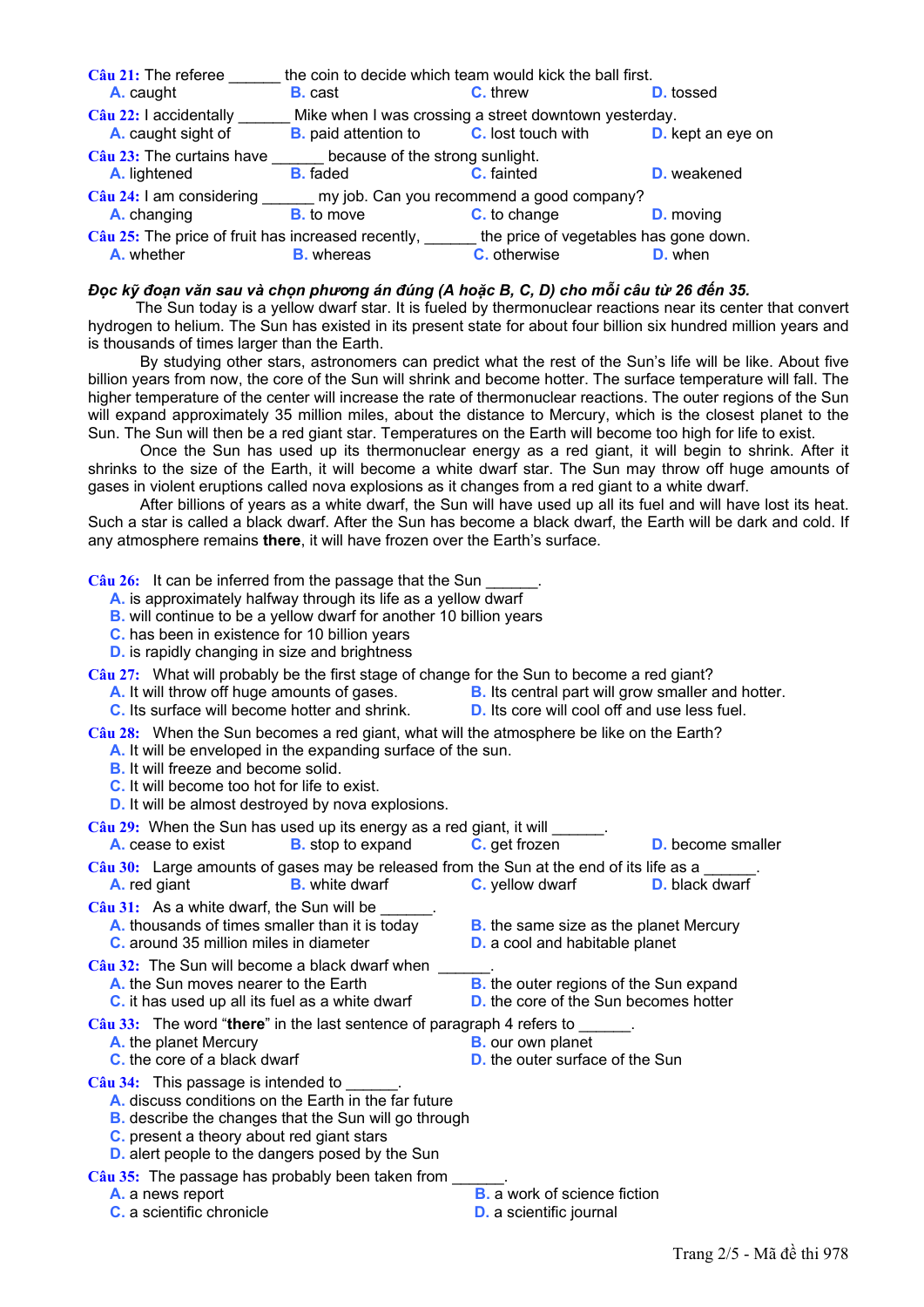#### Đọc kỹ đoạn văn sau và chọn phương án đúng (A hoặc B, C, D) cho mỗi câu từ 36 đến 45.

Reading to oneself is a modern activity which was almost unknown to the scholars of the classical and medieval worlds, while during the fifteenth century the term "reading" undoubtedly meant reading aloud. Only during the nineteenth century did silent reading become **commonplace**.

 One should be wary, however, of assuming that silent reading came about simply because reading aloud was a distraction to others. Examinations of factors related to the historical development of silent reading have revealed that it became the usual mode of reading for most adults mainly because the tasks themselves changed in character.

 The last century saw a steady gradual increase in literacy and thus in the number of readers. As the number of readers increased, the number of potential listeners declined and thus there was some reduction in the need to read aloud. As reading for the benefit of listeners grew less common, so came the flourishing of reading as a private activity in such public places as libraries, railway carriages and offices, where reading aloud would cause distraction to other readers.

 Towards the end of the century, there was still considerable argument over whether books should be used for information or treated respectfully and over whether the reading of materials such as newspapers was in some way mentally weakening. Indeed, this argument remains with us still in education. However, whatever its virtues, the old shared literacy culture had gone and was replaced by the printed mass media on the one hand and by books and periodicals for **a specialised readership** on the other.

 By the end of the twentieth century, students were being recommended to adopt attitudes to books and to use reading skills which were inappropriate, if not impossible, for the **oral reader**. The social, cultural and technological changes in the century had greatly altered what the term "reading" implied.

Câu 36: Reading aloud was more common in the medieval world because

- **A.** people relied on reading for entertainment
- **B.** there were few places available for private reading
- **C.** few people could read to themselves
- **D.** silent reading had not been discovered

Câu 37: The word "**commonplace**" in the first paragraph mostly means "\_\_\_\_\_ **A. A. A. A. A. A. COMMONGIAGE** in the first paragraph mostly means  $\frac{1}{2}$ . **D.** for everybody's use **A.** attracting attention **B.** most preferable **C.** widely used **D.** for everybody's use

**Câu 38:** The development of silent reading during the last century indicated \_\_\_\_\_\_.

- 
- **B.** an increase in the average age of readers **C.** an increase in the number of books **D.** a change in the status of literate people
- **Câu 39:** Silent reading, especially in public places, flourished mainly because of \_\_\_\_\_\_.
	- **A.** the development of libraries **B.** the increase in literacy
	- **C.** the decreasing need to read aloud **D.** the decreasing number of listeners
- -
- **Câu 40:** It can be inferred that the emergence of the mass media and specialised reading materials was an indication of
	- **A.** an alteration in educationalists' attitudes **B.** a decline of standards of literacy
		-
		-
	- **C.** a change in the readers' interest **D.** an improvement of printing techniques

**Câu 41:** The phrase "**a specialised readership**" in paragraph 4 mostly means "\_\_\_\_\_\_".

- **A.** a requirement for readers in a particular area of knowledge
- **B.** a limited number of readers in a particular area of knowledge
- **C.** a status for readers specialised in mass media
- **D.** a reading volume for particular professionals

**Câu 42:** The phrase "**oral reader**" in the last paragraph mostly means "a person who \_\_\_\_\_\_".

- **A.** practises reading to an audience **B.** is interested in spoken language
- **C.** is good at public speaking **D. D.** takes part in an audition

**Câu 43:** All of the following might be the factors that affected the continuation of the old shared literacy culture EXCEPT

- **A.** the diversity of reading materials **B.** the specialised readership
	-
- **C.** the inappropriate reading skills **D. D.** the printed mass media
- 
- **Câu 44:** Which of the following statements is NOT TRUE according to the passage?
	- **A.** Reading aloud was more common in the past than it is today.
	- **B.** The decline of reading aloud was wholly due to its distracting effect.
	- **C.** Not all printed mass media was appropriate for reading aloud.
	- **D.** The change in reading habits was partly due to the social, cultural and technological changes.
- Câu 45: The writer of this passage is attempting to \_
	- **A.** explain how reading habits have developed **B.** show how reading methods have improved
	- **C.** change people's attitudes to reading **D.** encourage the growth of reading
-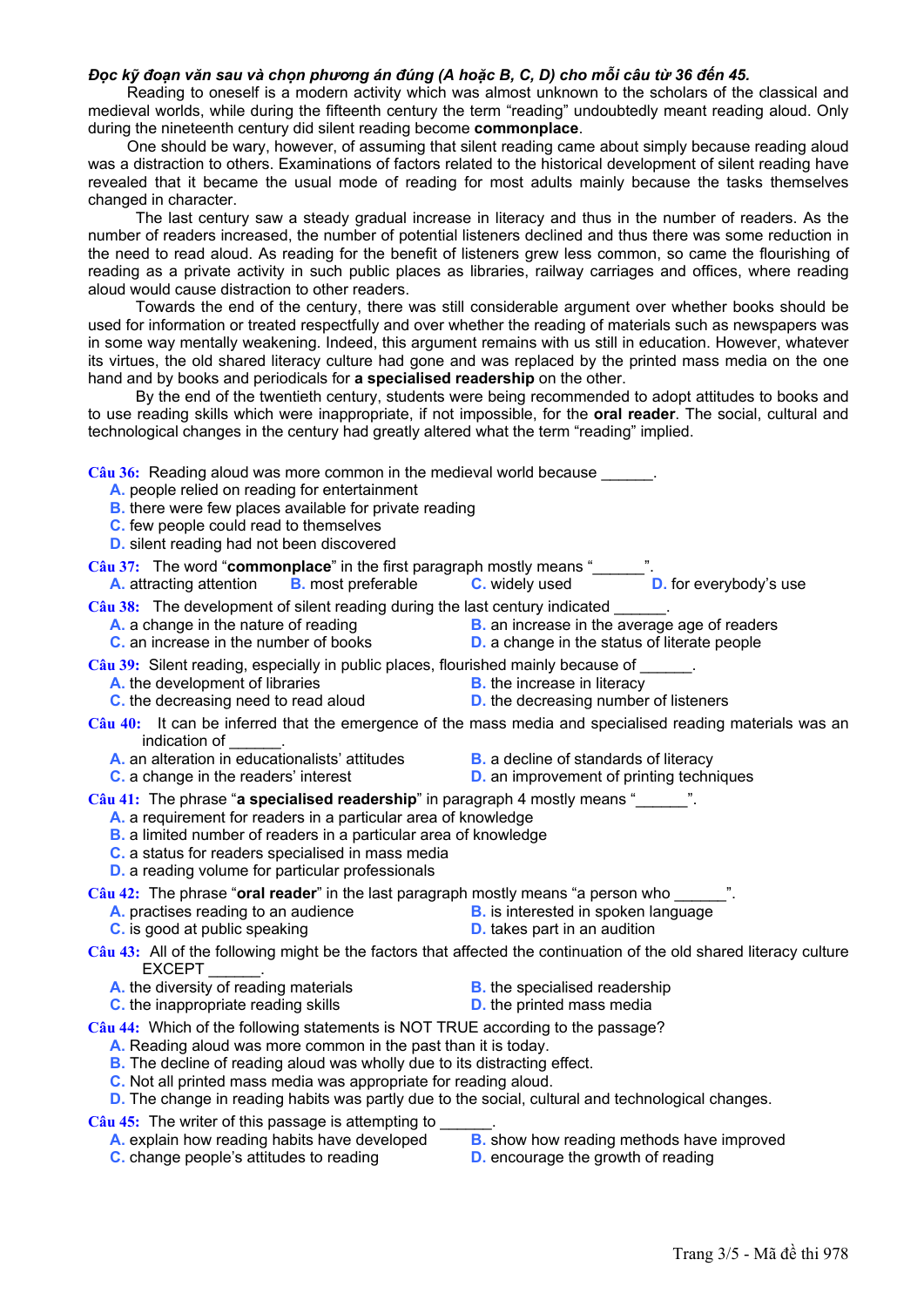## Chọn phương án đúng (A hoặc B, C, D) ứng với câu có nghĩa gần nhất với mỗi câu cho sẵn sau đây.

**Câu 46:** We've run out of tea.

- **A.** We have to run out to buy some tea. **B.** There's not much more tea left.<br> **C.** We didn't have any tea. **B. D.** There's no tea left.
- **C.** We didn't have any tea.
- 
- 

**Câu 47:** The sooner we solve this problem, the better it will be for all concerned.

- **A.** If we could solve this problem soon, it would be better for all concerned.
- **B.** If we can solve this problem soon, it will be better for all concerned.
- **C.** It would be better for all concerned if we can solve this problem soon.
- **D.** If all concerned are better, we can solve this problem soon.

**Câu 48:** "Why don't we go out for dinner?" said Mary.

- 
- **A.** Mary suggested a dinner out. **B.** Mary requested a dinner out.
- **C.** Mary ordered a dinner out. **D.** Mary demanded a dinner out.

**Câu 49:** "I will let you know the answer by the end of this week," Tom said to Janet.

- **A.** Tom offered to give Janet the answer by the end of the week.
- **B.** Tom suggested giving Janet the answer by the end of the week.
- **C.** Tom insisted on letting Janet know the answer by the end of the week.
- **D.** Tom promised to give Janet the answer by the end of the week.

**Câu 50:** My friend told me, "If I were you, I would not smoke so much."

- **A.** My friend advised me not to smoke so much. **B.** My friend suggested not smoking so much.
- **C.** My friend prohibited me from smoking so much. **D.** My friend warned me against smoking so much.

### Đọc kỹ đoạn văn sau và chọn phương án đúng (A hoặc B, C, D) cho mỗi chỗ trống từ 51 đến 60.

How men first learnt to (51)\_\_\_\_\_\_ words is unknown; in other words, the origin of language is a (52)\_\_\_\_\_\_. All we really know is that men, unlike animals, (53)\_\_\_\_\_\_ invented certain sounds to express thoughts and feelings, actions and things so that they could communicate with each other; and that later they agreed (54) certain signs, called letters, which could be combined to represent those sounds, and which could be written down. These sounds, (55)\_\_\_\_\_\_\_ spoken or written in letters, are called words.

 Great writers are those who not only have great thoughts but also express these thoughts in words that (56)\_\_\_\_\_\_ powerfully to our minds and emotions. This charming and telling use of words is what we call literary  $(57)$  . Above all, the real poet is a master of words. He can  $(58)$  his meaning in words which sing like music, and which by their position and association can (59) \_\_\_\_\_ men to tears. We should, therefore, learn to choose our words carefully, (60) they will make our speech silly and vulgar.

| $C\hat{a}$ u 51:                 | A. discover           | <b>B.</b> make                       | <b>C.</b> invent   | <b>D.</b> create         |
|----------------------------------|-----------------------|--------------------------------------|--------------------|--------------------------|
| <b>Câu 52:</b>                   | A. mystery            | <b>B.</b> story                      | C. legend          | <b>D.</b> secret         |
| Câu 53:                          | <b>A.</b> somewhat    | <b>B.</b> however                    | C. somehow         | <b>D.</b> whatever       |
| <b>Câu 54:</b>                   | A. to                 | <b>B.</b> upon                       | C. with            | D. at                    |
| <b>Câu 55:</b>                   | A. though             | B. if                                | <b>C.</b> however  | <b>D.</b> whether        |
| <b>Câu 56:</b>                   | A. lure               | <b>B.</b> interest                   | <b>C.</b> attract  | <b>D.</b> appeal         |
| <b>Câu 57:</b>                   | A. prose              | <b>B.</b> style                      | C. work            | <b>D.</b> form           |
| <b>Câu 58:</b>                   | A. transmit           | <b>B.</b> convey                     | <b>C.</b> transfer | <b>D.</b> carry          |
| <b>Câu 59:</b><br><b>Câu 60:</b> | A. move<br>A. because | <b>B.</b> send<br><b>B.</b> although | C. take<br>C. or   | <b>D.</b> break<br>D. so |

### Đọc kỹ đoạn văn sau và chọn phương án đúng (A hoặc B, C, D) cho mỗi chỗ trống từ 61 đến 70.

The heart has long been considered to be (61) feelings of love dwell. In love songs throughout the ages, love almost always goes together  $(62)$  the heart. The heart has continuously been viewed (63)\_\_\_\_\_\_ the place where love begins and develops. Even the Bible gives (64)\_\_\_\_\_\_ to love and the heart.

The role of the heart in love must come from what happens to it when a person feels strongly (65) to someone. The strong feelings (66) the other person, especially in the early stages of a relationship, have the results that the heart starts beating faster and breathing starts speeding (67)

According to psychologists, a love relationship is a situation that (68) a lot of stress and the body reacts to this by getting ready to face the unknown. This has been called the "fight or flight" (69)\_\_\_\_\_\_, meeting danger by fighting it or running away. So with love, the heart accelerates and (70) becomes quick.

|                  | $C\hat{a}$ u 61: <b>A.</b> that      | <b>B.</b> where      | C. when              | <b>D.</b> what      |
|------------------|--------------------------------------|----------------------|----------------------|---------------------|
| $C\hat{a}$ u 62: | <b>A.</b> with                       | <b>B.</b> from       | $C.$ at              | D. to               |
|                  | $C\hat{a}$ u 63: <b>A.</b> as though | <b>B.</b> as if      | $C.$ as              | D. like             |
|                  | $C\hat{a}$ u 64: <b>A.</b> citation  | <b>B.</b> reference  | C. preference        | <b>D.</b> quote     |
|                  | $C\hat{a}$ u 65: <b>A.</b> attract   | <b>B.</b> attracting | <b>C.</b> attractive | <b>D.</b> attracted |